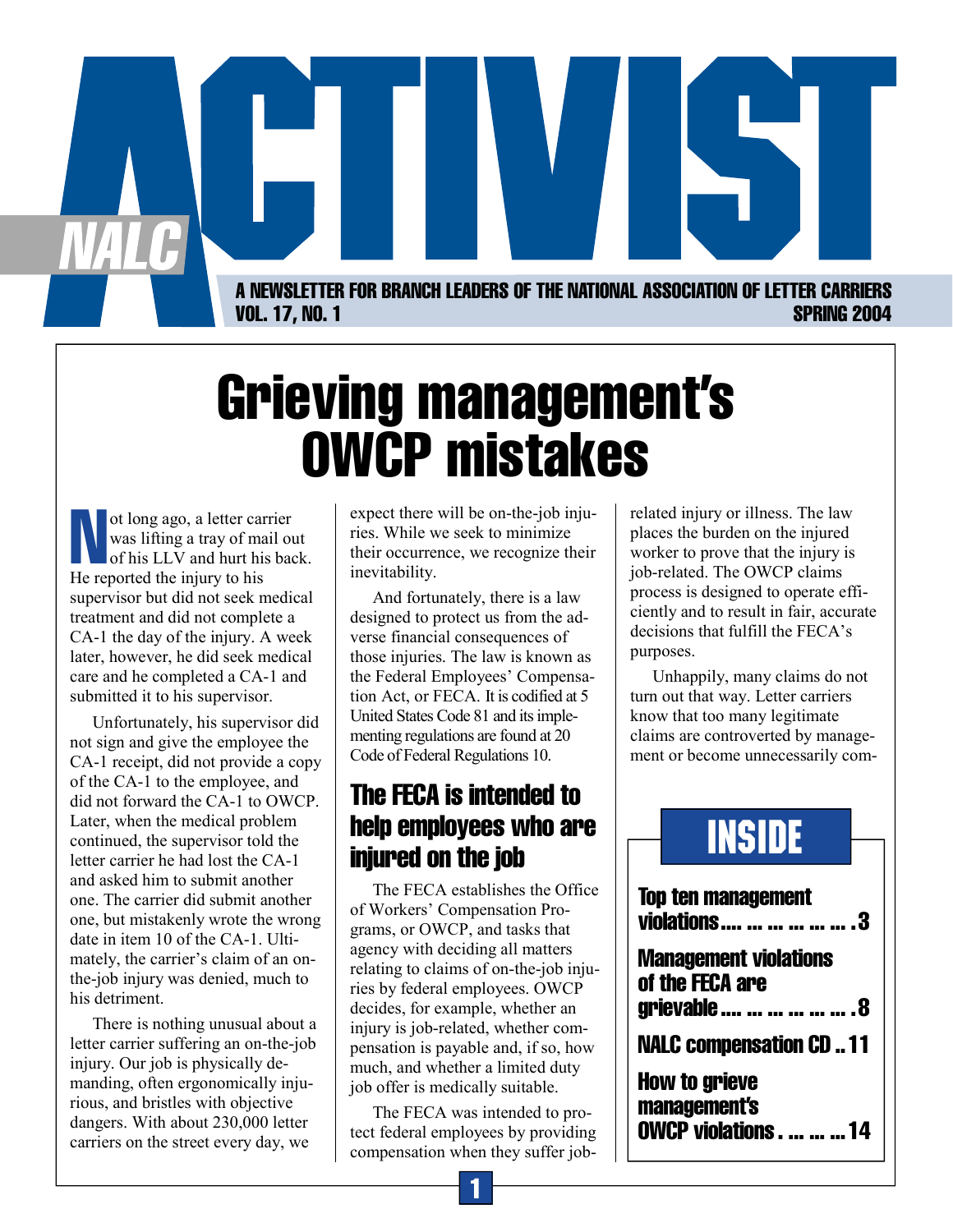## Management's mistakes

*(continued from page 1)* 

plicated due to management mistakes in handling claims.

These management mistakes lead to some of the worst injustices to injured letter carriers who seek workers' compensation benefits. The FECA requires postal management to process claims in accordance with the regulations, but frequently supervisors do not.

Supervisors' mistakes often result in legitimate claims being delayed or even denied. These mistakes also violate the law, as well as Postal regulations and the National Agreement. And unfortunately, they are far too common.

A top-ten list of common, harmful management mistakes might look like the one at right.

# Shop stewards can do something about these harmful mistakes

While there is nothing unusual about carriers suffering on-the-job injuries, there is something disturbing about supervisors violating the law and regulations when those injuries are reported.

Shop stewards should do something about it. They should hold postal managers accountable to comply with the law and regulations governing on-the-job injuries. If necessary, they should do so using the grievance procedure.

The remainder of this *NALC Activist* addresses the various management mistakes and what NALC shop stewards can do about them.

In doing so, shop stewards should be mindful of the distinction between helping an injured Letter Carrier with an OWCP claim, and

# Top Ten Management violations

- 1. Failing to provide a CA-16 in the case of traumatic injuries
- 2. Providing a CA-2a instead of a CA-1 or CA-2
- 3. Failing to provide a receipt for a submitted CA-1 or CA-2
- 4. Delaying forwarding of CA-1 or CA-2 to OWCP
- 5. Failing to provide completed copy of CA-1 or CA-2.

dealing with management violations of contract and law. The distinction is important.

When it comes to helping injured letter carriers pursue on-the-job injury claims with OWCP, NALC representatives have no right to time on the clock. Nor do they have an obligation to assist non-members, even if they do assist members.

When it comes to grieving management violations relating to onthe-job injury claims, however, shop stewards do have a right to time on the clock. And, they have an obligation to fairly represent all letter carriers, not just NALC members.

Remember the carrier whose claim was denied after his supervisor lost his original CA-1? He never did get the claim accepted. That was a travesty, because he had a legitimate on-the-job injury. If his shop steward had known to grieve the supervisor's failure to sign and give the receipt, the failure to give the

- 6. Contacting a carrier's physician in person or by phone
- 7. Failing to provide copy of written contact with physician to carrier and OWCP
- 8. Failing to provide employee notice of controversion and challenge information
- 9. Failing to advise carrier of the right to select a physician of his or her choice
- 10. Delaying forwarding of CA-7 to OWCP

carrier a copy of the completed CA-1 and the failure to forward the CA-1 to ensure it was sent to OWCP, the story probably would have ended differently. m,



A NEWSLETTER FOR BRANCH LEADERS OF THE NATIONAL ASSOCIATION OF LETTER CARRIERS

| <b>VOL. 17, NO. 1</b> | <b>SPRING 2004</b> |
|-----------------------|--------------------|
|                       |                    |

Published quarterly by:

National Association of Letter Carriers 100 Indiana Avenue, NW Washington, D.C. 20001-2144

William H. Young, President

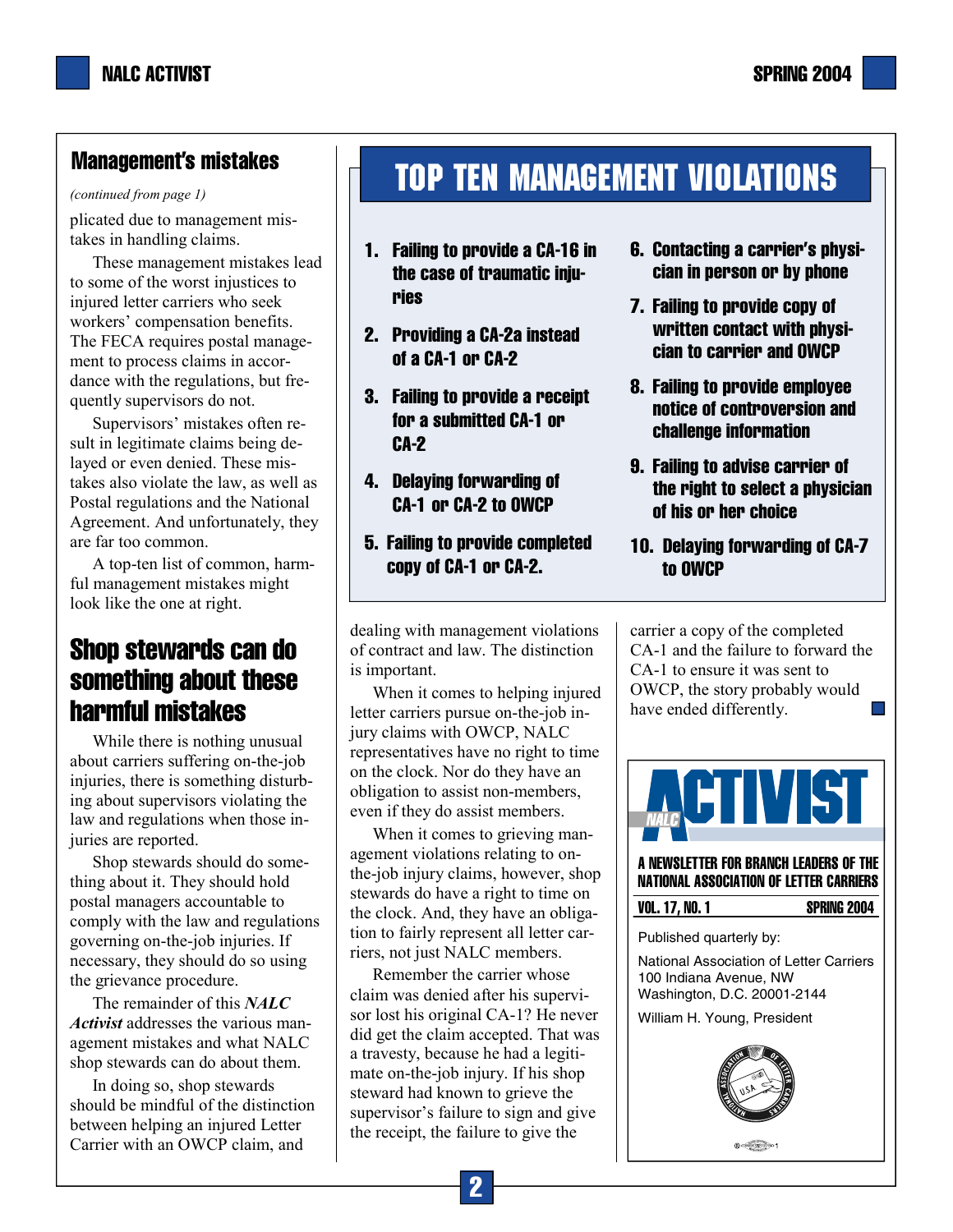# **COMPENSATION**

# Top ten management violations

ere are ten of the most com-<br>mon mistakes that manager<br>make in processing letter mon mistakes that managers carriers' workers compensation claims. All of these errors may be grieved as violations of the National Agreement. For more information see "How to grieve" on page 14.

# 1. Failure to provide a CA-16

Form CA-16, *Authorization for Examination And/Or Treatment,* is the form used in traumatic injuries to: 1) authorize medical treatment, and 2) provide an initial medical report. It is extremely important to injured workers. Its front is completed by management and guarantees payment by OWCP to the medical provider. The reverse is completed by the treating physician, ensuring that OWCP immediately receives and reviews an initial medical report.

In far too many cases, postal management does not issue a CA-16 or fails to complete it properly. Thus, OWCP receives the initial medical report late or not at all. This results in delay of acceptance of claims, or even denial of claims.

The regulations governing the CA-16 are found at 20 CFR 10.211 (a), 10.300, & 10.331; ELM 544.11, 545.2, 545.44 & 545.45; EL 505 pages 24, 37, 40, 45, 47, 48 & 109; and EL 806 122.2.

The CA-16 is used for traumatic injuries only. It is not used for occupational disease or injury. It must be issued by management in most cases where a CA-1 is submitted and the employee seeks medical attention. Only in the very limited circumstances where the injured employee first seeks medical attention more than one week after the injury, or in cases where the injured employee accepts treatment from the post office contract physician and the injury is only a first aid injury, may management not issue a CA-16.

The definition of a job-related first aid injury is found in Management Instruction EL 540-91-1and in item 44 of the instructions for Form 1769.

A first aid injury is a minor injury that requires no more than two medical visits, the second of which is to confirm full recovery. Any injury that involves work restrictions, disability and/or limited duty is not considered a first aid case.

Thus, even if an employee agreed to be treated by a postal service contract physician, if, at the initial visit, the physician placed a restriction (e.g., a weight limit of 30 lbs), management would have to then immediately issue a CA-16 for the follow-up visit.

Also, if an employee seeks medical attention from his or her own physician, even in a first aid case, CA-16 must be provided.

Federal regulations expressly prohibit management from using a substitute form or modifying the existing CA-16. 20 CFR 10.7.

Management normally must issue Form CA-16 within 4 hours of the claimed injury. If management gives oral authorization for the

medical care, then the CA-16 must be issued within 48 hours.

The completed CA-16 must be submitted directly to OWCP as soon as possible after medical treatment, either by the employee or the physician.

All too often, management does not issue or complete a CA-16, so OWCP never receives an initial medical report.

In the case of disability, it is normally in the employee's interest that management promptly receive a copy of the completed CA-16 to support payment of COP.

When a CA-16 is properly issued, completed, and sent directly to OWCP, the injured worker will have met his or her initial burden of proof, because the CA-16 includes a comprehensive initial medical report. When a CA-16 is not properly issued or completed, the necessary medical report needed to meet the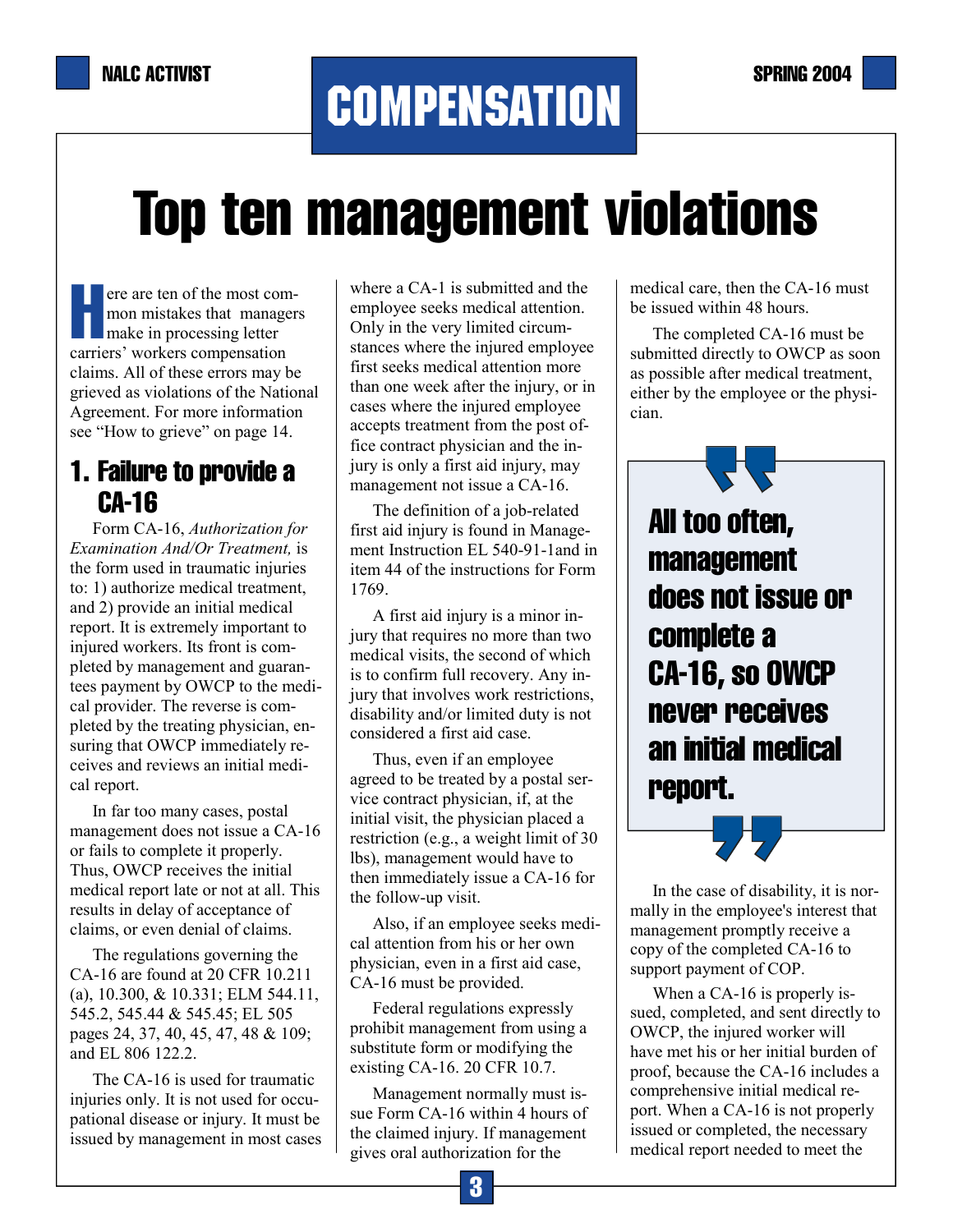*(Continued from page 3)* 

burden of proof may or may not be sent to OWCP.

Nothing in 20 CFR 10 or relevant postal manuals requires an employee to request a CA-16 from the supervisor. The language requiring issuance of CA-16 is couched in mandatory terms. Nevertheless, employees should specifically request it from the supervisor whenever they submit a CA-1 and seek medical attention.

Form CA-16 is critically important to injured workers. Management is required to provide it in almost every traumatic injury. However, management routinely fails to provide it. This often causes problems for injured workers. Their claims are delayed or even denied. Shop stewards should enforce the regulations regarding CA-16 and hold managers accountable for their failures.

# 2. Providing a CA-2a instead of a CA-1 or CA-2.

Form CA-1, *Federal Employee's Notice of Traumatic Injury,* is used to report injuries caused by work factors that occur during the course of one work shift or workday.

Form CA-2, *Federal Employee's Notice of Occupational Disease,* is used to report injuries caused by work factors that occur over the course of more than one work shift or workday.

Form CA-2a , *Notice of Recurrence,* is used to report recurrences of previously accepted injuries. However, the OWCP definition of recurrence is highly technical and commonly misunderstood.

Use of the correct form, whether CA-1, CA-2 or CA-2a, is important to injured letter carriers.

Supervisors frequently provide a Form CA-2a to injured letter carriers in circumstances that call for a

# "Recurrence" has a technical meaning under the OWCP rules and is often misunderstood.

CA-1 or CA-2. Unsuspecting carriers then complete and submit the wrong form. This results, at best, in long delays in payment of compensation, medical benefits and so on.

In the context of on-the-job injuries, recurrence is defined at 20 CFR  $10.5(x)$ :

…an inability to work after an employee has returned to work, caused by a **spontaneous change in a medical condition** which had resulted from a previous injury or illness **without an intervening injury or new exposure to the work environment that caused the illness.**

### 20 CFR 10.104 adds:

…a notice of recurrence should not be filed when a new injury, new occupational disease or new event contributing to an already-existing occupational disease has occurred. In these instances, the employee should file Form CA-1 or CA-2.

The key to understanding when to use a CA-2a as opposed to a CA-2 or a CA-1 is the phrase "spontaneous change…without an intervening injury or new exposure to the work environment that caused the illness."

Consider the following example. A letter carrier develops tendonitis in her right elbow as a result of casing mail. She files a CA-2 and her claim is accepted. Her doctor completes a CA-17 limiting her to no use of her right arm for two weeks. Management provides limited duty, answering phones, for the two weeks and then she returns to casing and delivering her route. A month later the tendonitis in her right elbow flares up and her doctor again limits her to no use of her right arm.

In this example, CA-2a is the wrong form because there was **new exposure to the work environment** that caused the illness. The correct form is CA-2 because the new month of casing caused tendonitis to flare up.

Very few supervisors are aware of the technical distinction between a recurrence and a new injury. Many assume that if a condition involves the same diagnosis and the same body part as a previous injury, it is a recurrence.

However, postal regulations define recurrence in accord with the definition at 20 CFR 10.5(x). Postal regulations also require supervisors to discuss the situation with an employee when he or she reports a recurrence, and determine if the situation involves a new injury.

**ELM 541.2p** restates the OWCP definition of recurrence. EL 505, page 124 also restates that definition.

**EL 505, Exhibit 5.1** provides a 4-page explanation of how to distin-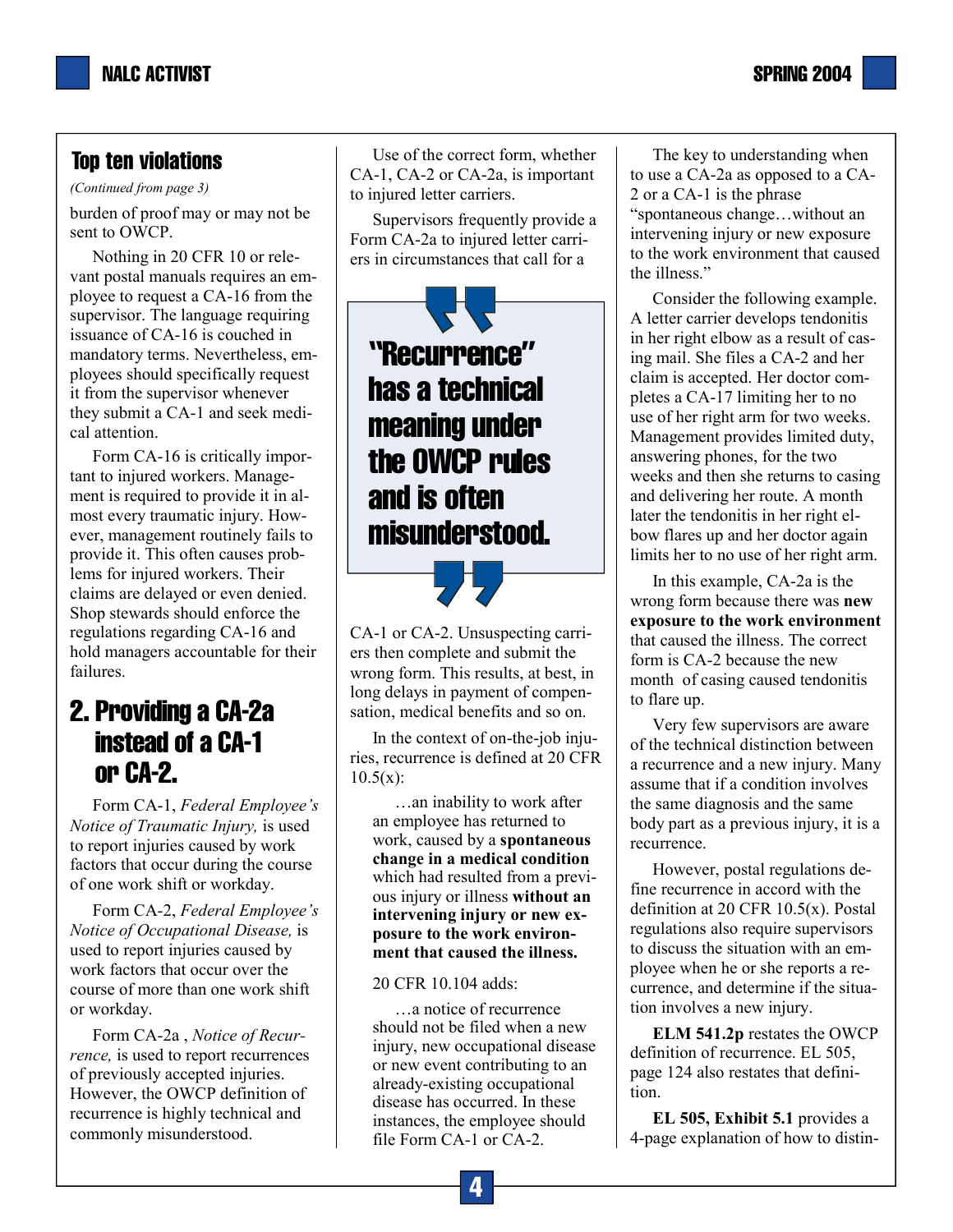

guish between new injury and recurrence, and gives several examples.

**EL 505, page 118** requires the supervisor to discuss the situation with the employee when he or she reports a recurrence. It also requires the supervisor to review Exhibit 5.1 and determine if a recurrence or new injury exists.

Typically, when an employee incorrectly submits a CA-2a when a CA-2 should be filed, long delays result. OWCP may process the CA-2a for three or four months before realizing that there was technically no recurrence. At that point, OWCP will probably deny the claimed recurrence and advise the employee to submit a CA-2. The longer the delay, the more difficult it becomes to prove the claim.

Submission of the appropriate form is important to injured workers. Management is required to discuss the situation with an employee and determine the correct form. However, management routinely fails to do so. This often causes problems for injured workers, whose claims are delayed or even denied. Shop stewards should enforce the regulations regarding recurrences and hold managers accountable for their failures.

# 3. Failing to provide a receipt for a sub mitted CA-1 or CA-2

Employees are required to submit Forms CA-1 and CA-2 to their supervisors when they suffer traumatic or occupational injuries. The employer then forwards the CA-1 or CA-2 to OWCP. Whenever a supervisor receives a CA-1 or CA-2, he or she is required to sign the receipt portion of the form, and give it to the employee. This receipt is important to an injured worker because it proves beyond any doubt the date the claim was submitted.

In some cases, supervisors do not complete the receipt and give it to the employee, or they incorrectly complete the receipt and omit the injured employee's name. Employee claims can quickly become complicated when this happens. Disputes about when a claim was filed can be detrimental to a claim. If an employee tells OWCP she submitted

The signed CA-1 or CA-2 receipt serves as proof of the date the claim was filed.

the claim on a certain date, but USPS reports a different submission date to OWCP, OWCP will expect the employee to produce the receipt to settle the matter. If the employee cannot, OWCP probably will determine the employer is correct. The employee will then be perceived by OWCP as not being knowledgeable about his own claim, or worse.

**20 CFR 10.110(a)** requires the employer to complete the Receipt of Notice and give it to the employee. Instructions on Forms CA-1 and CA-2 require the supervisor to complete the receipt and give it to the employee **at the time the form is received**.

**ELM 544.11c** requires the supervisor to complete the receipt and

give it to the employee.

**EL 505, Section 3.6** requires the supervisor to complete the receipt attached to the CA-1 and give it to the employee, **upon receipt of the CA-1 from the employee**.

**EL 505, Section 3.7** requires the supervisor to complete the receipt attached to the CA-2 and give it to the employee, **upon receipt of the CA-2 from the employee**.

**EL 505, Exhibit 3.13** (Injury Action Checklist) requires the supervisor, **upon submission by the employee**, to complete the receipt portion of the CA-1 and return the receipt to the employee.

The receipt requirement is clear and provides for no exceptions. It is difficult to imagine circumstances where failure to provide a receipt would be justified.

Since the receipt is important to injured carriers, stewards should educate supervisors regarding the requirement to properly complete and provide the receipt and then hold them accountable.

# 4. Delaying forwarding of CA-1 or CA-2 to OWCP

When OWCP does not timely receive a CA-1 or CA-2, acceptance of the claim and payment of benefits are delayed. Injured workers are best served when claims are timely submitted by management to OWCP.

Provisions in both the law and the contract require management to complete and transmit Form CA-1 and CA-2 to OWCP within 10 working days after receipt from the employee.

**20 CFR 10.110(a)** requires the employer to complete and transmit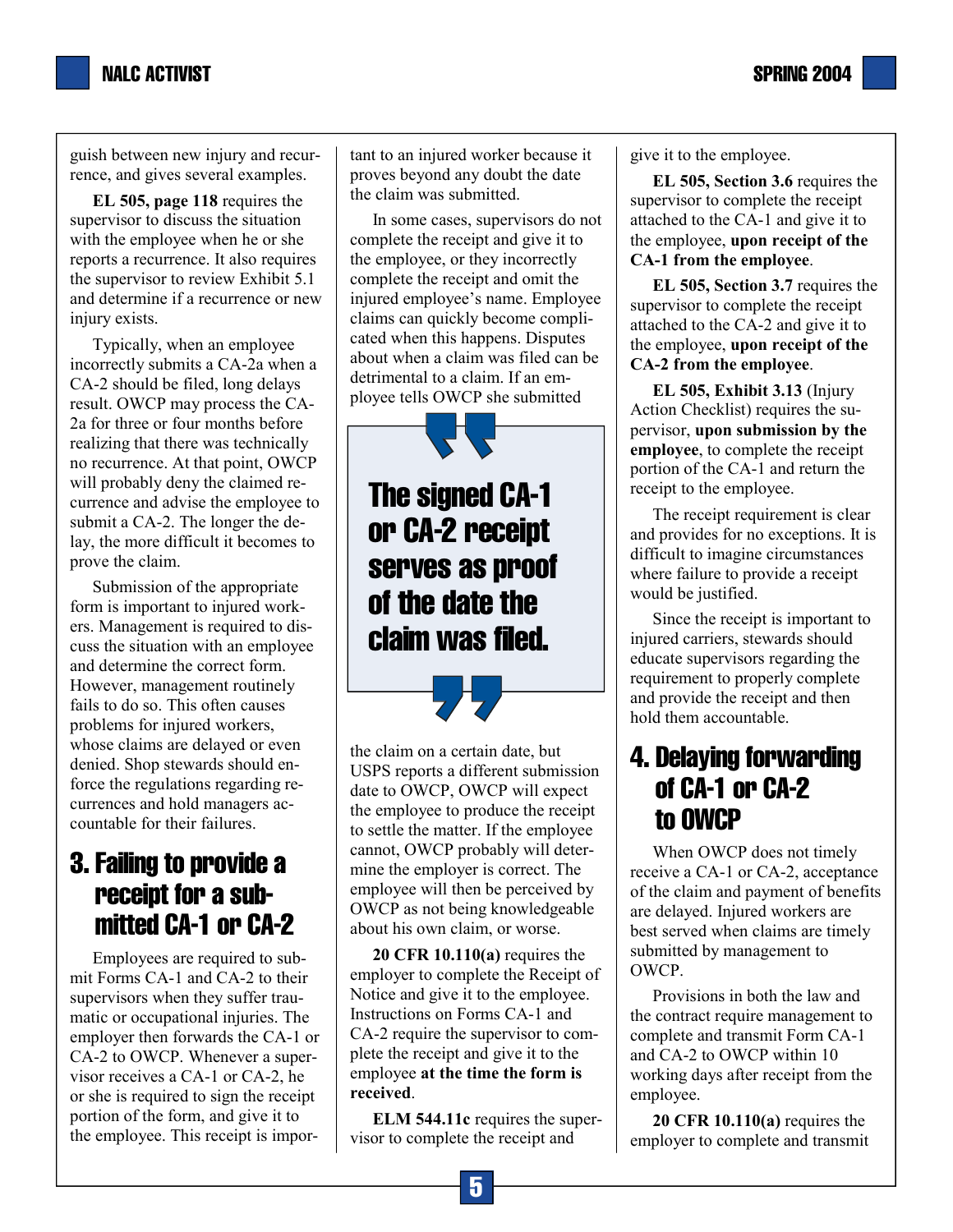*(Continued from page 5)* 

the form to OWCP no more than 10 working days after receipt from the employee, in almost all cases. The limited exceptions include situations where there is no medical charge against OWCP, no disability beyond the day of injury, no need for more than two appointments for medical examination and/or treatment, and so on.

**20 CFR 10.110(c)** specifically cautions the employer to not wait for submittal of supporting evidence before sending the form to OWCP.

#### **ELM 544.12** states:

Control office and control point supervisors are responsible for reviewing all claims for accuracy and completeness and for forwarding claims and related documents to OWCP within prescribed FECA time frames.

### **ELM 544.212 states:**

 The control office or control point submits to the appropriate OWCP district office within 10 working days after it is received from the employee:

a. Completed Form CA-1 or Form CA-2.

### **ELM 545.12** states:

Control point personnel must not, under any circumstances or for any reason, delay timely submission of reports or claim forms to the control office.

### **ELM 545.75d** states:

Submission of Form CA-1 to OWCP must not be delayed, under any circumstances…

### **EL 505, Section 4.4** states:

Under no circumstances may ICCO personnel…delay submission of the CA-1 to the OWCP within 10 working days from the date received by the supervisor.

### **EL 505, page 176** states:

Do not delay submitting the claim pending collection of data to support a controversion or challenge.

#### **EL 505, page 218** states:

Do not delay submitting the CA-1, CA-2, CA-5 or CA-5b pending receipt of third party information.

Despite these mandatory rules, in Fiscal Year 2003 the Postal Service failed to timely submit Forms CA-1 and CA-2 to OWCP in 21 percent of all cases. While this is a good rate compared to other federal agencies it still shows failures in more than one of every five claims filed.

It can be difficult for stewards to determine whether a particular form was transmitted to OWCP within the time limits. This is because internal postal procedures require supervisors who receive a CA-1 or CA-2 to forward it to the Injury Compensation Control Office. Personnel in ICCO then forward it to OWCP.

The solution is to closely monitor the date the employee submits the form to his or her supervisor and the date the employee receives notification of a claim number from OWCP. OWCP has a system that automatically generates and mails a claim number as soon as a CA-1 or CA-2 is received.

Generally, if an employee has not received a claim number from OWCP by the end of three weeks after submitting a CA-1 or CA-2, the steward should investigate. The investigation should start with an interview of the supervisor who received the form and then proceed to an interview of ICCO personnel. Often such interviews result in quick transmittal of the delayed form to OWCP.

Timely submission of Forms CA-1 and CA-2 to OWCP is important to injured workers. Shop stewards should enforce the applicable regulations.

# 5. Failing to provide completed copy of CA-1 or CA-2

When an employee submits a CA-1 or CA-2, the employer is required to complete the agency portion and then give a complete copy of the form to the employee. However, in most cases the Postal Service does not provide the required copy.

The copy is important because it alerts an injured worker to any USPS objections to the claim. Sometimes the Postal Service challenges are baseless, but the employee does not learn about them until months later. By then it is far more difficult for the employee to counter the challenge.

Employer challenges may appear, for example, on the CA-1 or CA-2:

- CA-1 Item 28 asks the employer whether the employee was injured in performance of duty, and if not, for an explanation.
- CA-1 Item 35 asks the employer whether the supervisor's knowledge of the facts of the case agree with the statements of the employee or witnesses.
- CA-1 Item 36 asks the employer whether it controverts COP, and if so, to give the reason in detail.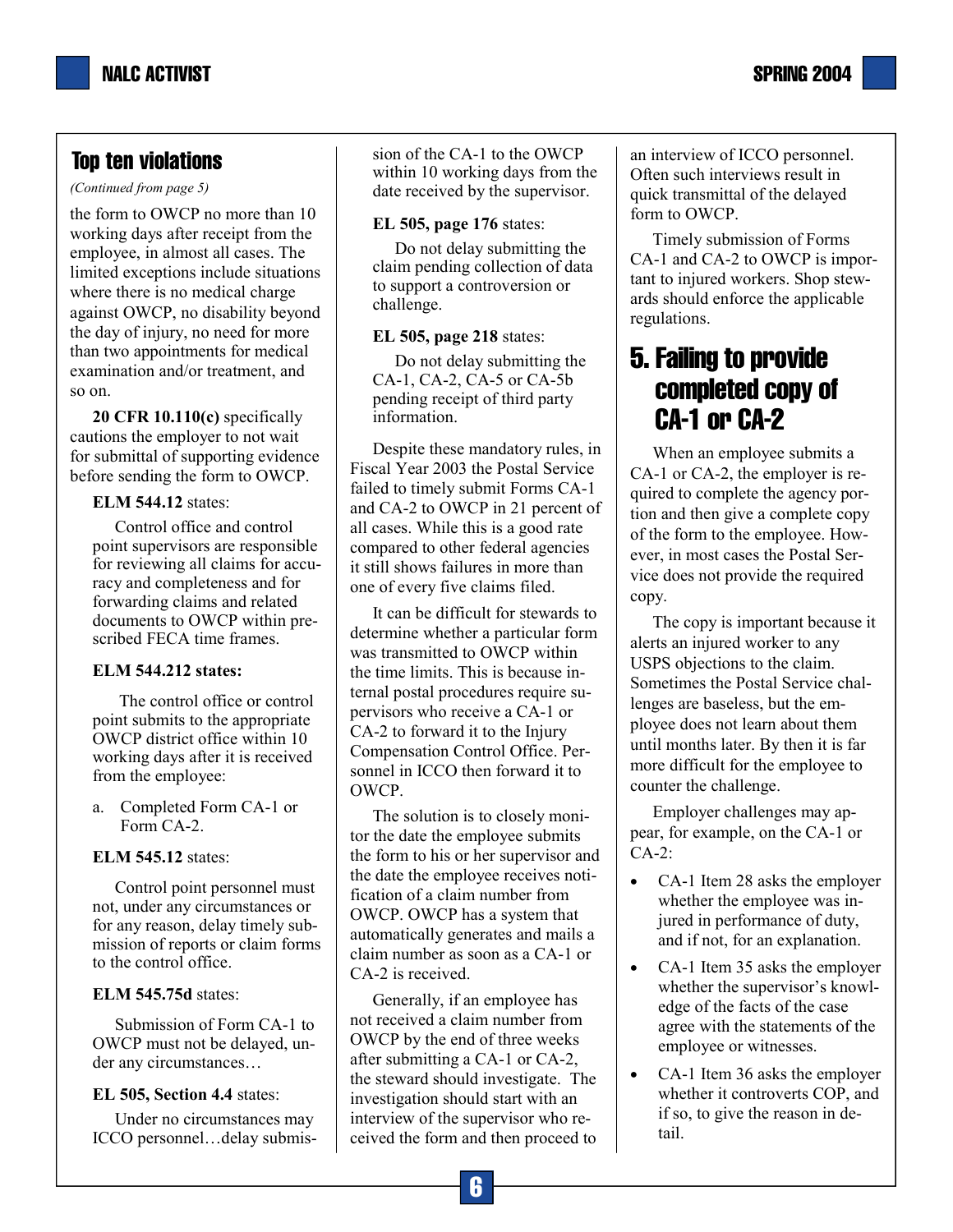

• CA-2 instructions require the supervisor to review and comment on the accuracy of the employee's attached statement.

Early knowledge of all such employer objections can help the injured employee counter them effectively from the start.

**20 CFR 10.110(a)** requires the employer, when it receives a CA-1 or CA-2, to give the employee copies of both sides of the form.

**ELM 544.12** states that the control office must provide the employee a copy of the completed CA-1 or CA-2.

The right to receive a copy of a completed CA-1 or CA-2 is important to injured carriers. Stewards should educate supervisors about this right and then hold them accountable if they violate it.

# 6. Contacting a carrier's physician in person or by phone

OWCP regulations allow an employer to contact an injured worker's physician, in writing, regarding work limitations and possible job assignments. The same regulations specifically prohibit the employer from contacting the physician by telephone or in person.

In too many cases, local supervisors ignore the prohibition against telephone or personal contact with the physician. This often results in problems for the injured worker. In some cases, the supervisor misreports the physician's words. In other cases, the physician becomes aggravated at management harassment and refuses to provide care in the future to federal employees with workplace injuries.

Injured workers benefit when their physicians provide written recommendations concerning work restrictions. Written limitations are less likely to be misunderstood by the employee or management. When management has legitimate questions about work restrictions, clarity is best served, again, when USPS questions and the physician's answers are committed to paper.

The employee needs a copy of the completed CA-1 or CA-2 to see if the Postal Service has objected to the claim.

#### **20 CFR 10.506** states:

To aid in returning an injured employee to suitable employment, the employer may also contact the employee's physician in writing concerning the work limitations imposed by the effects of the injury and possible job assignments. However, the employer shall not contact the physician by telephone or through personal visit.

#### **ELM 545.52** states:

To aid in returning an injured employee to suitable employment, the control office or control point may also contact the

employee's physician in writing concerning the work limitations imposed by the effects of the injury and possible job assignments. However, FECA prohibits contacting the physician by telephone or through a personal visit except for administrative purposes such as determining whether a fax has been received or ascertaining the date of a medical appointment.

The parties have agreed in two national-level settlements that phone contact initiated by the employer with the physician is prohibited.

Prearbitration settlement A94N-4A-C 97901738 (M-01428) states:

 The Office of Workers' compensation Programs (OWCP), U.S. Department of Labor, issued new regulations governing the administration of the FECA effective January 4, 1999. The specific regulation that is germane to the instant case is 20 CFR 10.506 which specifically prohibits phone or personal contact initiated by the employer with the physician.

Step 4 settlement E94N-4E-C 98037067 (M-01385) states:

The first issue contained in this case is whether management violated the National Agreement when it telephonically contacted limited duty employees physicians to receive information and/ or clarification on a carriers medical progress....

\* \* \*

The Office of Workers' Compensation Programs (OWCP), U.S. Department of Labor, issued new regulations governing the administration of the FECA effective January 4, 1999. The specific regulation that is germane to the instant case is 20

*(Continued on page 9)*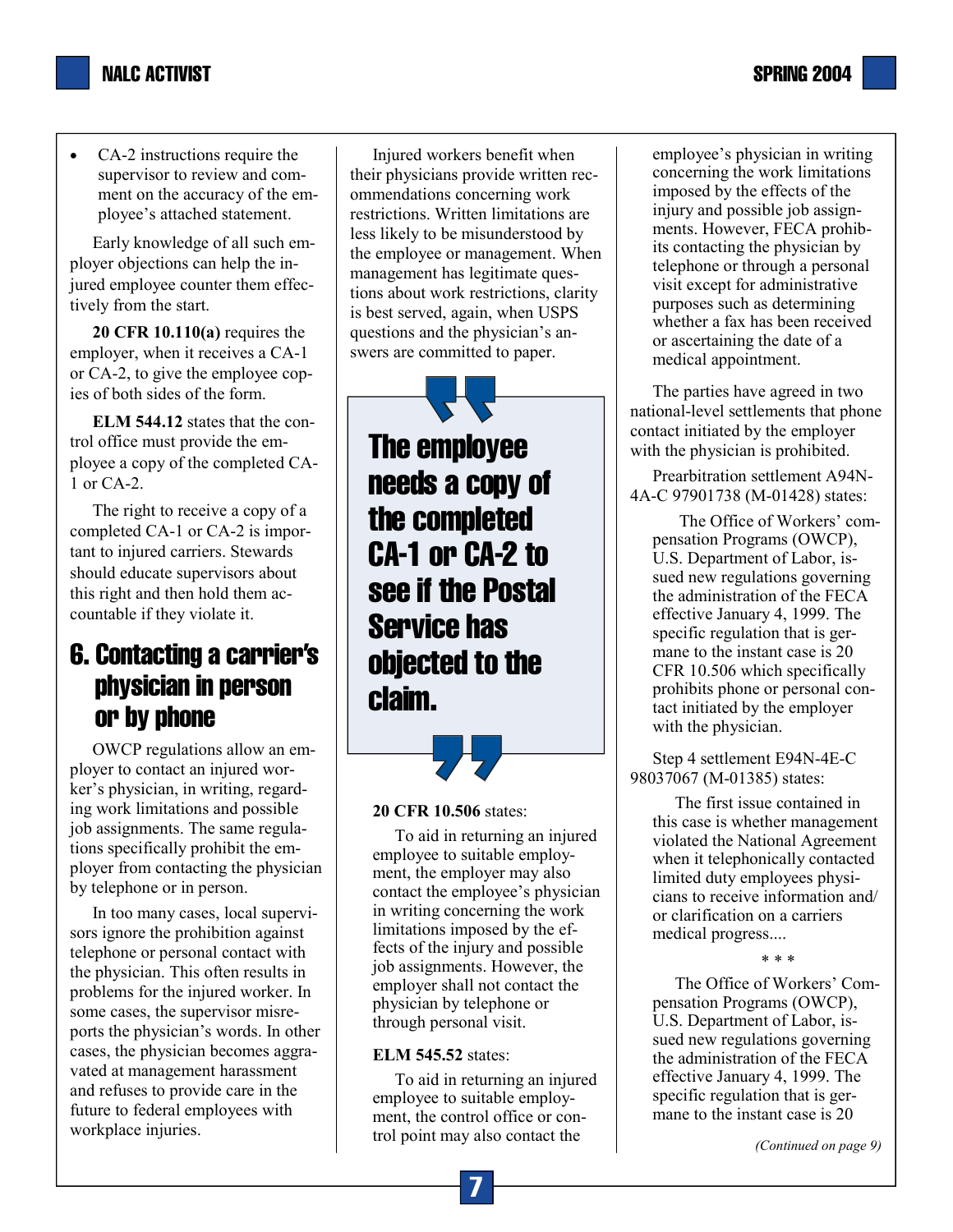# Management violations of the FECA are grievable

**M** anagers often argue that<br>
"OWCP issues" are not grievable. In most cases "OWCP issues" are not grievable. In most cases they are wrong.

While **decisions made by OWCP** are **not** grievable, **violations by the Postal Service** of OWCP regulations (as well as contractual requirements) **are** grievable.

The division between OWCP decisions and USPS violations is logical. All decisions made by OWCP are non-grievable because the FECA vests OWCP with the exclusive authority to administer the provisions of the law.

# Not Grievable— Decisions by OWCP

For instance, OWCP has exclusive authority to decide—

- whether a claim is accepted as work-related,
- whether compensation for wage-loss is payable,
- the medical suitability of a limited duty job offer,

—and so on. These decisions are not grievable.

The FECA also provides for an internal appeals system including:

- appeals to Hearings and Review,
- reconsideration requests to the District Office, and
- appeals to the Employees' Compensation Appeals Board.

Decisions flowing from this appeals system are also non-grievable.

# Grievable— Mistakes made by USPS management in handling OWCP claims

On the other hand, postal management is obligated by the National Agreement, its own regulations and the FECA to follow certain procedures when employees report onthe-job injuries. Management violations of those procedures are grievable.

Postal supervisors typically do not understand the distinction between OWCP decisions and Postal Service violations related to OWCP matters. They are often coached to argue that such violations are not grievable and not arbitrable. They may tell union representatives that OWCP is the only agency that can provide a remedy for such violations.

Stewards should be ready for management's non-arbitrability arguments and be prepared to argue that violations of the law are grievable. Stewards can argue the following:

**1. Handbook and manual violations are grievable.** First, many of the FECA's implementing regulations found in 20 CFR 10 are echoed in Postal Service handbooks and manuals. This is because Article 21.4 requires the Postal Service to promulgate regulations which comply with OWCP regulations. The USPS regulations sometimes restate

the CFR's provisions word-forword; in other cases they paraphrase them or contain implementing language for use within the Postal Service.

- When management violates provisions found in USPS handbooks or manuals relating to onthe-job injuries, cite Article 19 of the National Agreement. It requires management to comply with its own handbooks and manuals.
- Also cite Article 15.1's definition of a grievance, as noted at JCAM page 15-1. It says disputes that may be handled within the grievance procedure may include alleged violations of postal handbooks or manuals.

**2. The law and regulations may be grieved directly.** Second, even when there is no echoing USPS handbook or manual language, management violations of the FECA, 20 CFR 10 and other OWCP regulations are grievable.

In such cases, start by arguing Articles 3, 5 and 21 of the National Agreement. Article 3 limits management's exclusive rights by requiring consistency with applicable laws and regulations. Article 5 prohibits management from actions that are inconsistent with its obligations under law. The FECA (at 5 USC 81) and its implementing regulations (at 20 CFR 10) are applicable law and regulations. Article 21.4 specifically re-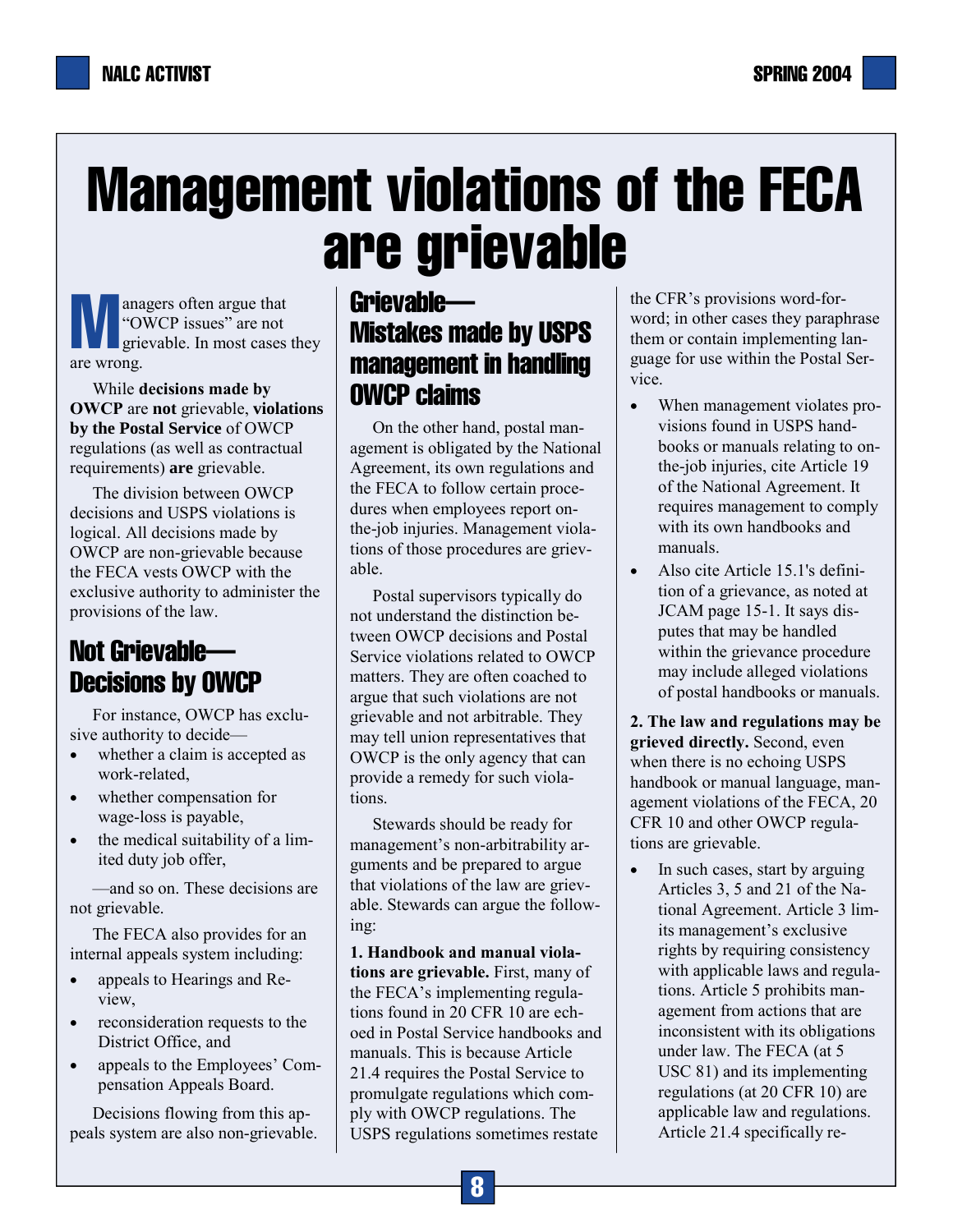with the physician*.*

CFR 10.506 which specifically prohibits phone or personal contact initiated by the employer *(Continued from page 7)* 

Stewards should note that the EL-505 was last revised in 1995. So EL-505 language at Section 6.3, which suggests that ICCO personnel should telephone physicians, is obsolete because it predates the 20 CFR 10.506 and contract language above.

# 7. Failing to provide copies of written contacts with physician

When the employer does contact a physician in writing, it must send a copy of the correspondence to the injured worker and to OWCP. In addition, if the physician responds the employer must send copies of the response to the injured worker and OWCP.

In many cases the Postal Service

does not provide the required copies to OWCP and the employee. Disputes about limited duty and work restrictions are more difficult to resolve when an employee is in the dark about USPS communications to and from his or her doctor.

In addition, employees need to know promptly if the Postal Service directs inappropriate questions to a physician. Employers are limited to questions about work limitations and possible job assignments. It would be inappropriate, for instance, for the Postal Service to write to a physician demanding medical justification for recommended surgery. Again, the injured employee who learns promptly about such errors will be in the best position to correct them.

#### **20 CFR 10.506** states:

When [written] contact is made, the employer shall send a copy of any such correspondence to OWCP and the employee, as well as a copy of the physician's response when received.

#### **ELM 544.12** states:

The control office must provide the employee a copy of … all correspondence between the Postal Service and the treating physician.

#### **ELM 545.52** states:

A copy of all written correspondence to the employee's physician and any response received must be sent to the OWCP and the employee.

#### **EL 505 Section 6.3** states:

Send copies of such correspondence to the employee and to the OWCP district office, and forward copies of the physician's response to both*, once it is received.*

Stewards should educate supervisors about these requirements and grieve when they ignore them.

# 8. Failing to give notice of controversion and challenge information

OWCP regulations specifically authorize the employer to controvert COP. The regulations also allow the employer to contest any of the facts as stated by the injured worker in the report of injury.

quires the Postal Service to comply with applicable regulations of OWCP. Thus, the National Agreement clearly requires the Postal Service to comply with OWCP law and regulations.

- Again, cite the broad grievance definition in Article 15.1 (JCAM page 15-10), where the parties agreed that disputes that may be handled within the grievance procedure may include alleged violations of law.
- Cite national level Pre-Arb

*(Continued from page 8)* F94N-4F-C 96032816 (M-01316), where the parties agreed that pursuant to Article 3, grievances are properly brought when management's actions are inconsistent with applicable laws and regulations.

> Cite JCAM page 5-1 for quotation of Arbitrator Bernstein's national level award in H1N-5G-C 14964 (C-06858). Bernstein held that Articles 3 and 5 "incorporate all of the Service's' obligations under law' into the Agreement, so as to give the Service's legal obliga-

tions the additional status of contractual obligations as well."

• Cite Step 4 B04N-4B-C 97024116 (M-01372) for the proposition that Bernstein's award is binding on regional arbitrators.

The Postal Service has legal, as well as contractual, obligations to follow certain procedures for dealing with on-the-job injuries. When the Postal Service fails to follow those procedures, its violations are grievable.  $\mathcal{L}$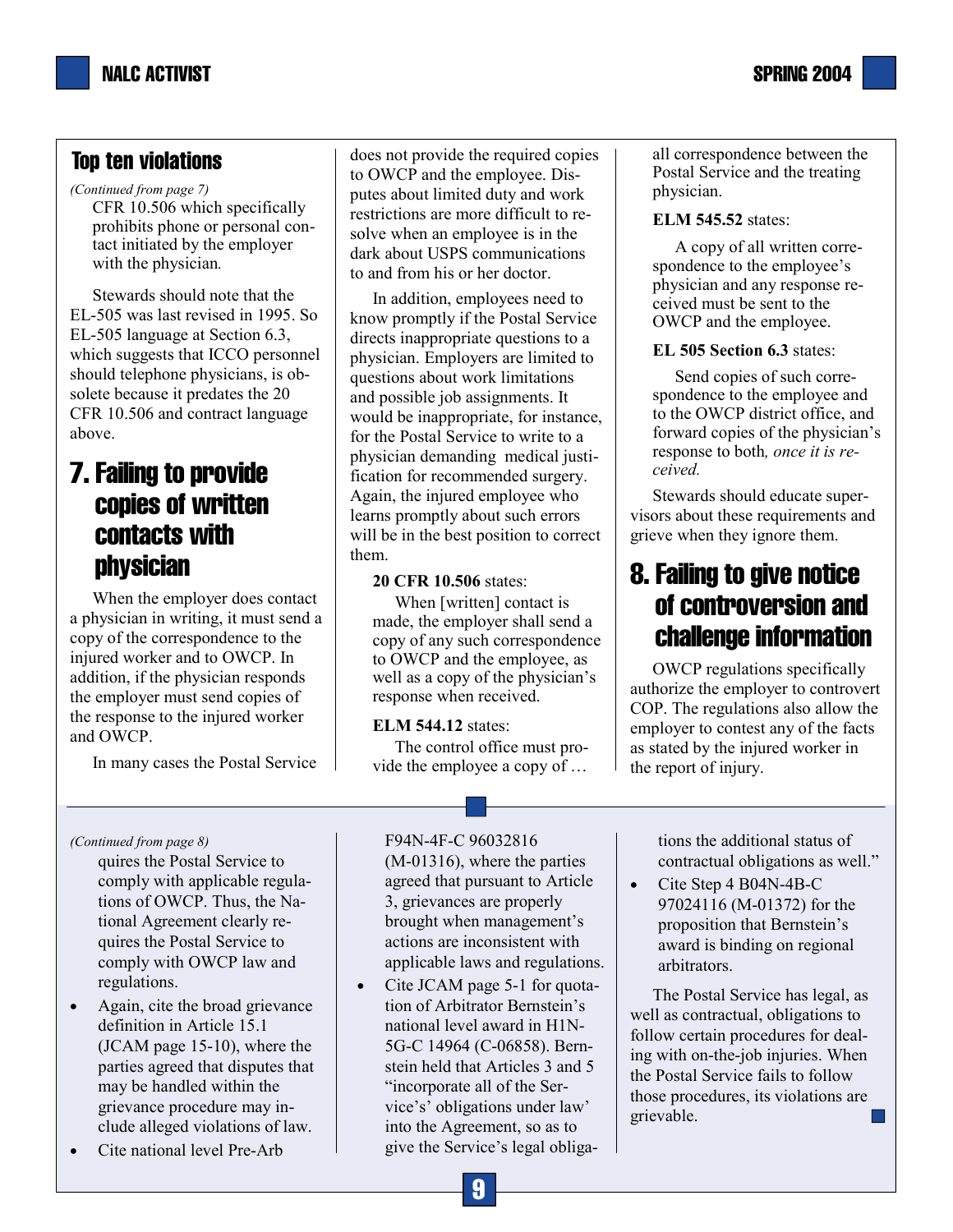*(Continued from page 9)* 

When the employer does controvert a claim, OWCP requires it to advise the employee of the challenge and its basis. Postal regulations also require written notification to the employee in all controversions and challenges.

Despite the regulations, supervisors and managers often fail to notify employees of controversions and challenges. As discussed, lack of notice usually works to the injured employee's disadvantage.

**20 CFR 10.211(c)** requires management to:

Inform the employee of any decision to controvert COP and/ or terminate pay, and the basis for doing so.

An employee cannot counter a controversion when he or she has not received notice of it.

#### **ELM 544.12** states:

The control office or control point must advise the employee whether COP will be controverted and whether pay will be interrupted.

#### **ELM 545.731** states:

Controversion means to dispute, challenge, or deny the validity of a claim. The Postal Service may controvert a claim by completing the indicated portion of Form CA-1 and submitting detailed information in support of the controversion to OWCP (see 545.75).

#### **ELM 545.75** states:

 Proper identification of controverted claims is essential to permit the OWCP to give these claims priority in processing and to avoid the possibility of substantial, erroneous payments of regular pay. If a written explanation of the controversion is not submitted, OWCP may accept as factual the employee's report of injury.

When a claim is controverted, the control office or control point must ensure that the following actions are taken:

\* \* \*

e. The employee, employee beneficiary, or representative must be furnished with a written explanation for the basis of the controversion.

#### **EL-505 Section 8.15** states:

Notify the employee, in writing, that his or her claim is being controverted or challenged (See Exhibit 8.5, Sample Letter: Employee's Notice of Controverted or Challenged Claim).

**EL-505 Appendix C** defines challenge and controversion:

**Challenge:** The formal administrative procedure through which USPS management presents evidence to OWCP to dispute any element of an employee's claim for benefits that appears questionable.

**Controversion:** The formal administrative procedure through which USPS management presents evidence to OWCP to dis-

pute an employee's claim for COP.

Since timely knowledge of challenges and controversions is important to injured carriers, stewards should educate supervisors regarding the requirement to properly notify employees whenever a challenge or controversion is made and then hold them accountable.

# 9. Failing to advise carrier of the right to choose a physician

The law gives injured letter carriers the right to free choice in their initial selection of physician. It also requires the employer to advise an injured employee of that right. Postal regulations reinforce those requirements.

Despite the very clear language of the law and contract, supervisors often fail to advise employees of their right to choose a physician. In some cases, supervisors actually coerce employees into treatment from Postal Service contract physicians.

The regulations do permit the Postal Service to require an injured employee to be examined by a contract physician — but only so long as the examination does not interfere with or delay the employee's appointment with his or her chosen physician. Arbitrator Mittenthal issued a national level arbitration award on this issue, numbered H1C-NA-C 121-122 (C-06462).

Moreover, the employer can only require the employee to be **examined** by a postal physician. The employee has the exclusive right to choose the physician who will provide **treatment.**

**20 CFR 10.300(d)** states: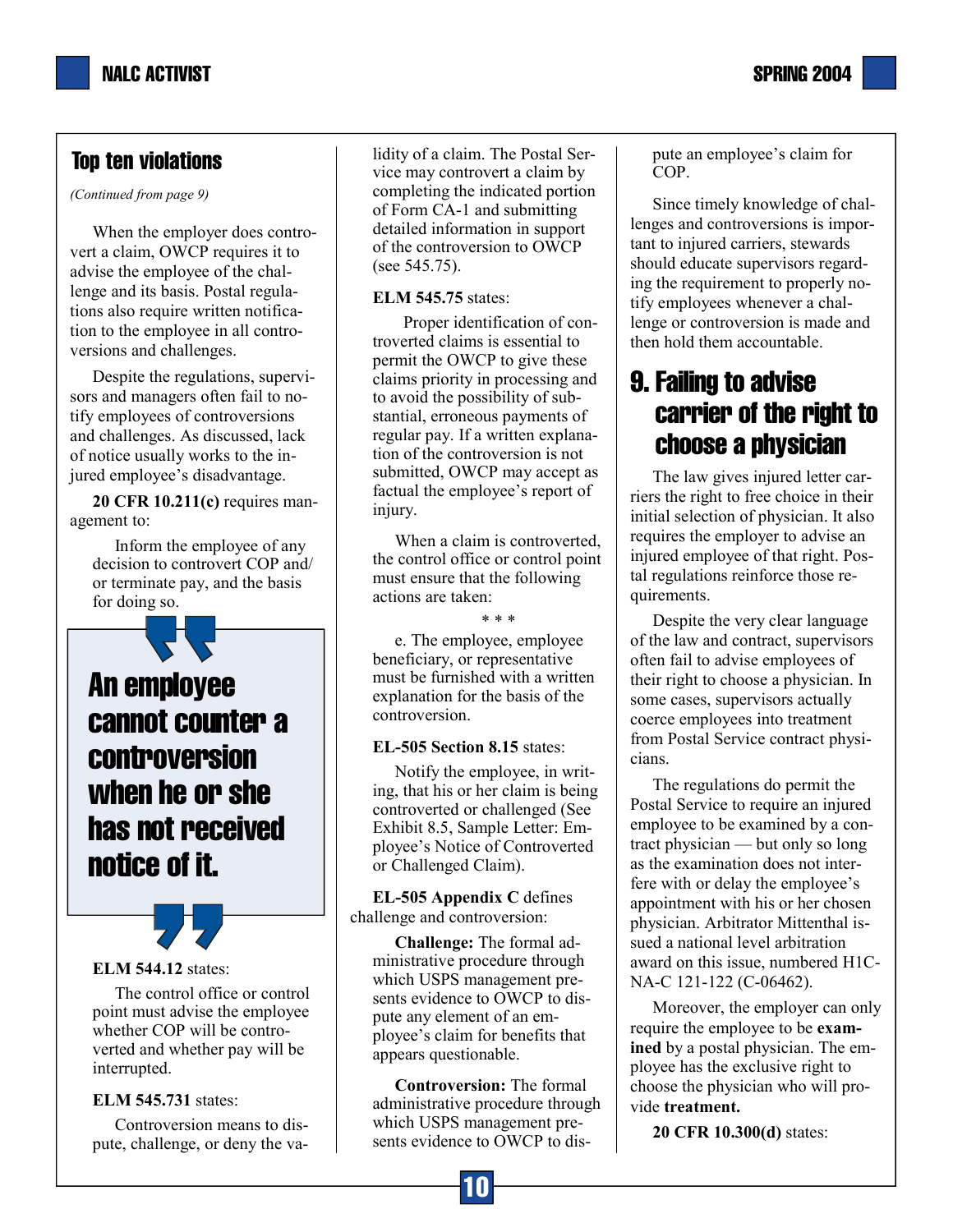# NALC injury compensation CD

**NALC**

**Injury Injury**

**Compensation**

**Manual CD**

The NALC Injury Compensation CD has been developed to assist letter carriers navigate the bureau-<br>cratic process and to provide a reference oped to assist letter carriers navigate the bureaucratic process and to provide a reference guide to assist with the processing of claims.

The CD manual consists of easy-to-understand information about making a claim, receiving all benefits, the return to work process and other topics relating to your OWCP claim.

It also contains an extensive collection of OWCPrelated resources for NALC representatives who assist members with their claims:

**The law** – The FECA statute, 5 United States Code 81, and its implementing regulations, 20 Code of Federal Regulations 10.

**USPS and OWCP Publications:** – *Employee and Labor Relations Manual* Section 540 (dealing with

workers' compensation; EL-505, *Injury Compensation;*  CA-810, *Injury Compensation for Federal Employees*; CA-550, *FECA Questions and Answers.* 

> **FECA Forms** – CA-1, CA-2, CA-2A, CA-7, CA-17, CA-20, CA-915, HFCA-1500, UB-92.

> > The CD also contains OWCP-related contractual materials such as relevant national-level settlements and both regional and national arbitration decisions.

 The CD is completely searchable and contains many links to additional resources on the web.

 Members may purchase the NALC Injury Compensation CD from the NALC Supply Department for \$10. Call 202-662-2873 or write to:

Supply Department, National Association of Letter Carriers, AFL-CIO, 100 Indiana Avenue, NW, Washington, DC 20001-2144.

# Top ten violations

*(Continued from page 10)* 

The employer should advise the employee of the right to his or her initial choice of physician. The employer shall allow the employee to select a qualified physician.

#### **ELM 543.3** states:

FECA guarantees the employee the right to an initial choice of physician.

### **ELM 544.112** states:

In case of a traumatic injury, the supervisor must advise the employee of the following:

a. The right to select a physician of choice.

### **ELM 545.21** states:

The control office or control point must advise the employee of the right to an initial choice of physician (see 543.3).

### **EL-505 Section 3.2** states:

Immediately ensure that appropriate medical care is provided:

— Advise the employee of his or her right to treatment by a USPS contract medical provider or by a private physician or hospital of his or her choice.

### **EL-505 Section 3.3** states:

FECA guarantees the employee the right to a free choice of physician.

### **EL-505 Section 3.9** states:

Obligation: Ensuring Right to a Free Choice of Physician

Initial medical examination and treatment must be authorized in accordance with FECA provisions and applicable OWCP regulations and policies governing medical care. FECA guarantees the employee the right to a free choice of physician.

**EL-505 Section 3.10** states: Supervisor or ICCO Obliga-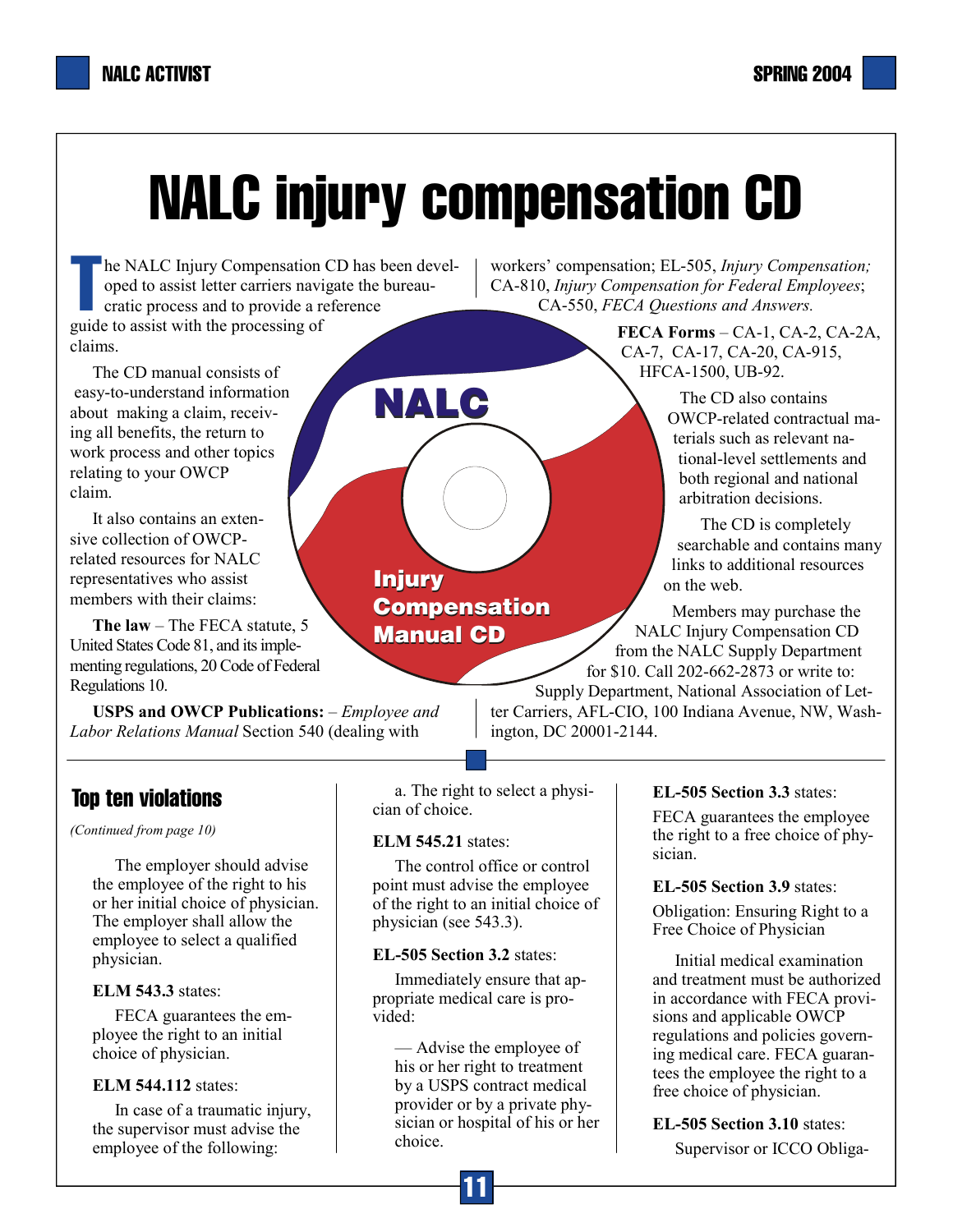*(Continued from page 11)* 

tion: Authorizing Medical Examination and/or Treatment

Initial medical examination and/or treatment must be authorized in accordance with the FECA provisions and applicable OWCP regulations and policies governing medical care. FECA guarantees the employee the right to a free choice of physician.

### **MI EL 540-91-1** states:

Under the Federal Employees' Compensation Act (FECA), an employee is guaranteed the right to a free choice of physician. The employee's immediate supervisor is responsible for fully explaining this right to the employee.

Employees have a right to free choice of physician. Supervisors have an obligation to inform employees of that right. Employees are generally better off seeking treatment from their own doctors because some postal contract doctors are susceptible to inappropriate pressures from supervisors regarding work restrictions, release to work, and so on. Stewards should enforce this right.

# 10. Delaying forwarding of CA-7 to OWCP

Form CA-7, *Claim For Compensation,* is used for claiming compensation for wage loss due to an onthe-job injury. Employees complete the front side and submit it to the employer. The employer completes the reverse and forwards it to OWCP. When OWCP does not timely receive CA-7s, employees suffer delayed payment of benefits.

Both the law and the contract require management to complete and transmit Form CA-7 to OWCP within 5 working days after receipt from the employee.

**20 CFR 10.111(c) and 10.112(c)**  provide:

Upon receipt of Form CA-7 from the employee…the employer shall complete the appropriate portions of the form. As soon as possible, but no more than five working days after receipt from the employee, the employer shall forward the completed Form CA-7…to OWCP.

**Note:** The language in 10.112(c) refers to Form CA-8. However, Form CA-8 is obsolete and has been replaced with the new CA-7. In the past, OWCP required CA-7 to be used for the first claim for compensation and CA-8 to be used for all subsequent claims. OWCP redesigned Form CA-7 and now requires its use for both.

### **ELM 544.12** states:

Control office and control point supervisors are responsible for reviewing all claims for accuracy and completeness and for forwarding claims and related documents to OWCP within prescribed FECA time frames.

### **ELM 545.52d** states:

The control office or control point forwards the completed Form CA-7 and any other accompanying medical reports to OWCP within 5 working days upon receipt from the employee.

Despite this crystal-clear language, in Fiscal Year 2003 the Postal Service failed to timely submit Form CA-7 to OWCP **in more than 50 percent of all cases**.

It can be difficult for stewards to determine whether a form has been

transmitted to OWCP within the time limits. The solution is for injured workers to request, in writing, a completed copy of each CA-7 at the time they submit the form.

OWCP's regulations do not require the employer to provide a right to a completed copy of Form CA-7. However, both the Privacy Act and the Administrative Support Manual give employees a general right to any information which USPS files under their name or other identifying means.

### The **ASM 353.324** states:

Individuals may review and have copies of any information about themselves that is in a record filed or cross-indexed under their names or other identifiers…

While there are a few limited exceptions to this right, none would normally apply to a request for a CA-7.

Upon receipt of the CA-7, the employee can compare the date the completing manager signed the reverse of the form to the date the employee submitted it. If there is more than a 5 workday spread, the employee should request to see his or her steward.

If management does not provide a copy of the CA-7, as often happens, the employee should request to see his steward regarding violation of ASM 353.324. The steward's investigation of that violation should include request of copy of the CA-7.

Timely submission of Form CA-7 to OWCP is important to injured workers. The Postal Service only gets away with a 50 percent failure rate because stewards don't hold managers accountable for the failures. Shop stewards should enforce the applicable regulations.

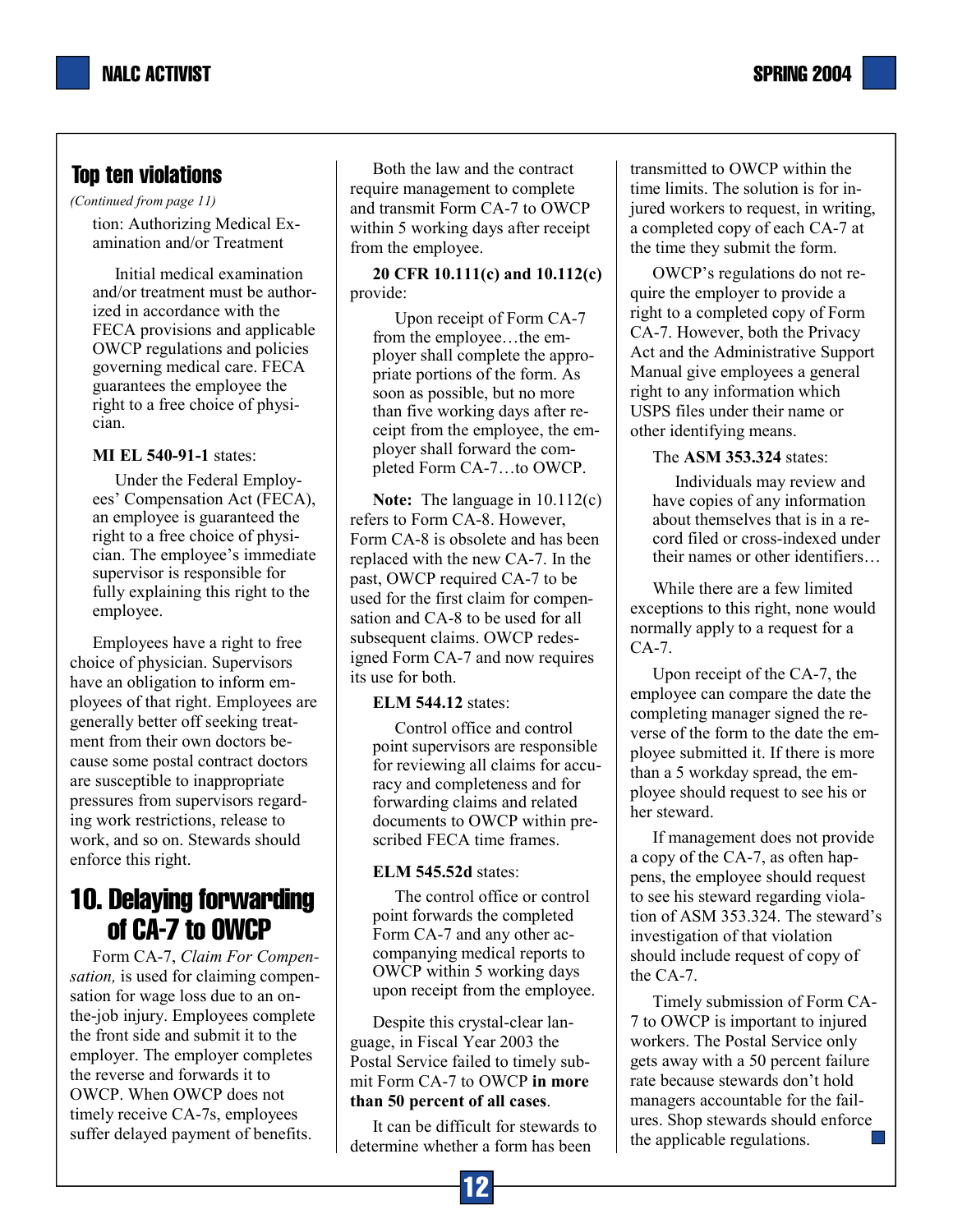# **COMPENSATION**

# How to grieve management's OWCP violations

o succeed, any grievance filing should contain certain wellestablished elements: 1) documented, proven facts, 2) accurate citations of contract and law, and 3) appropriate requested remedies. The same elements must be present in a grievance protesting management violations of on-the-job injury procedures.

# 1. Documented, proven facts

It is not enough for a steward to allege that management did something wrong, or failed to do something it should have done. The steward must prove it. Evidence will depend on the specific facts of the case.

Say, for instance, that management failed to provide an injured employee with a CA-16. The steward can provide strong evidence of this failure in different ways. For example, he or she could obtain a signed, dated statement from the injured worker stating that he or she asked the supervisor for a CA-16, but the supervisor refused. Equally persuasive would be a signed, dated statement from the shop steward stating that he or she interviewed the supervisor and the supervisor admitted he refused to provide a CA-16. A management document stating a local policy to not issue CA-16s would be compelling evidence.

For another example, say management failed to forward a CA-1 or CA-2 to OWCP within 10 working days. The steward could provide

compelling evidence by obtaining a copy of the completed form showing that the supervisor completed and dated it more than ten working days after the employee submitted it. Alternative proof, also strong, could consist of a signed, dated statement from the shop steward that he or she interviewed the manager of the Injury Compensation Control Office and the manager admitted the form was not forwarded within the time limits.

# 2. Accurate citations of contract and law

This issue of the *Activist* provides guidance to many specific citations that can be used for various violations. Those cited are by no means all-inclusive. There are other citations, including handbooks and manuals, Interpretive Step and national prearbitration settlements, and OWCP publications, to name a few. Stewards could cite to the CA-810, *Injury Compensation for Federal Employees* and CA-550 FECA, *Questions and Answers*. These OWCP publications do not contain the actual laws or regulations, but can be cited in grievances, for instance, as follows:

OWCP's explanation of its own regulations in the CA-810 Section 2.2C states, "If an employee requires medical treatment for the injury, the supervisor should complete the front of Form CA-16 within four hours of the request whenever possible."

Stewards have ready access to

OWCP publications, as well USPS manuals, the Code of Federal Regulations, OWCP forms and contract materials, all dealing with OWCP issues, via the NALC Injury Compensation CD. See page 13. The CD is available for purchase from the NALC supply department. The CD's contents are also available on the internet at www.nalc.org.

# 3. Appropriate requested remedies

Crafting an appropriate remedy is an important element in every grievance, including those involving management OWCP violations.

The general principles to consider in the formation of a requested remedy include:

- A. The remedy should fit the violation,
- B. The grievant should be made whole, and
- C. The remedy should fix the underlying problem.

These same general principles should be applied in cases protesting management OWCP procedure violations.

**A. The remedy should fit the violation.** Say, for instance, management improperly refused to provide a CA-16, and later claimed the supervisor didn't know he was required to do so. An appropriate remedy might include an order that the Postmaster instruct all of the supervisors and 204Bs, in writing, to comply with the regulations regard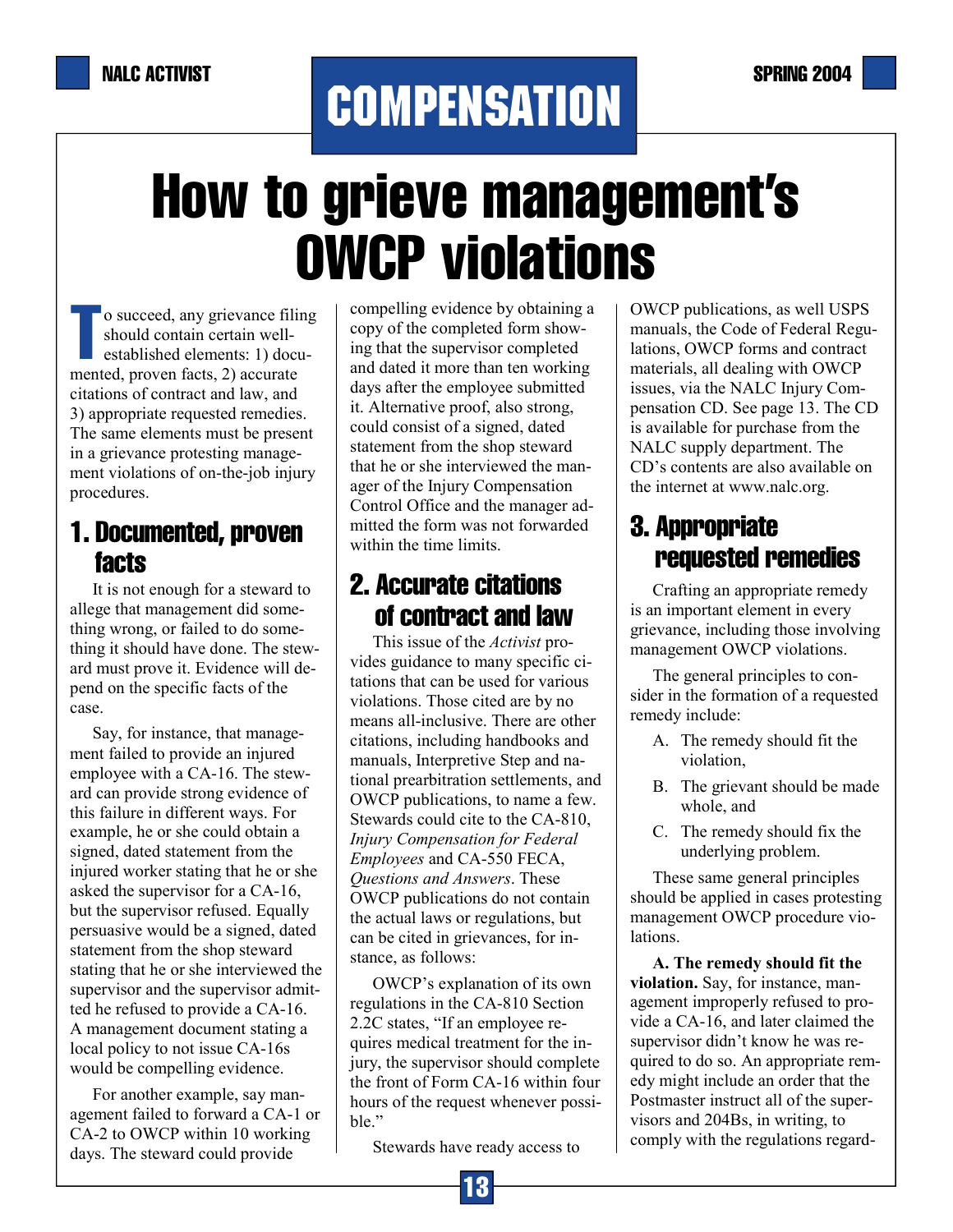ing Form CA-16. It would not be appropriate to request that the prime-time percentage in the LMOU be increased. There must be a logical connection between the remedy and the violation.

**B. The grievant should be made whole.** In most cases involving management errors in handling on-thejob injuries, no monetary make-whole remedy will be appropriate. The FECA provides that the benefits provided by OWCP are the sole remedies available to compensate employees who suffer on-the-job injuries. Stewards should never request as a remedy that OWCP accept a claim and pay benefits. OWCP has exclusive authority to make decisions regarding a claim. Those decisions are not subject to review by an arbitrator, or anyone else.

However, in some cases a monetary make-whole remedy will be appropriate. For instance, in one case the Postal Service failed to advise an injured letter carrier of his right to elect COP. By the time the carrier found out about his rights it was too late and OWCP denied his request for COP. Arbitrator Claude Ames, while acknowledging that only OWCP has final authority to determine COP payment, found:

Failure of Grievant's supervisor to inform him of his COP rights and time limits for filing was the proximate cause of OWCP's denial of his COP.

Arbitrator Ames sustained the grievance, holding that USPS had violated Articles 19 and 21 of the National Agreement by failing to advise the grievant of his right to elect COP. He ordered USPS to reimburse to the grievant

...sick leave used due to his injury in an amount equivalent to COP that he would have received, less compensation benefits.

Case No. F94N-F4-C 99031789, C-22599.

In the usual case, a steward arguing for a make-whole remedy should be prepared to show a direct link between the **contractual violation** and the **demonstrable loss** to the employee.

**3. The remedy should fix the problem.** Sometimes a simple cease and desist agreement by management will fix an underlying problem. Often it won't. Local stewards are in the best position to determine this.

If a steward determines that a simple promise by management to cease and desist is not likely to solve an ongoing issue, he or she should consider carefully what it will take to do so.

If management admits to a mistake, try to determine why it was made. If the reason was lack of training, a good remedy might include a requirement that the supervisor receive training in OWCP procedures, and that management provide a copy of the training records to

| <b>BY THE NUMBERS</b>                  |               |          |  |  |
|----------------------------------------|---------------|----------|--|--|
|                                        |               |          |  |  |
|                                        |               |          |  |  |
|                                        |               |          |  |  |
|                                        |               | Chg from |  |  |
| <b>USPS Operations-Feb 2004</b>        | <b>Number</b> | SPLY*    |  |  |
| Total mail volume year-to-date (YTD)   |               |          |  |  |
| (Billions of pieces)                   | 87.7          | 0.3%     |  |  |
| Mail volume by class (YTD in billions) |               |          |  |  |
| <b>First-Class</b>                     | 42.3          | -1.6%    |  |  |
| <b>Priority Mail</b>                   | 0.4           | $-2.9%$  |  |  |
| <b>Express</b>                         | 0.1           | -4.6%    |  |  |
| <b>Periodicals</b>                     | 3.8           | $-4.4\%$ |  |  |
| <b>Standard (bulk mail)</b>            | 40.1          | 2.7%     |  |  |
| <b>Packages</b>                        | 0.5           | 2.1%     |  |  |
| <b>International</b>                   | 0.4           | 7.2%     |  |  |
| Daily delivery points                  | 142.0 mil.    | 1.2%     |  |  |
| <b>Percent city</b>                    | 74.0%         |          |  |  |
| <b>Percent rural</b>                   | 26.0%         |          |  |  |
| <b>City carrier routes</b>             | 164,607       | $-0.8%$  |  |  |
| <b>Rural carrier routes</b>            | 69,985        | 0.7%     |  |  |
| Estimated Net Income (\$mil.)          | \$2,241       | $-30.0%$ |  |  |
| <b>Total Revenue</b>                   | \$29,441      | $-1.0%$  |  |  |
| <b>Total Expense</b>                   | \$27,200      | 2.5%     |  |  |
| <b>USPS Operations-Feb 2004</b>        |               |          |  |  |
| <b>City carrier employment</b>         | 227,800       | -1.6%    |  |  |
| <b>Percent union members</b>           | 92.5%         |          |  |  |
| <b>City Carrier Casuals</b>            | 5,703         | $-8.6%$  |  |  |
| Percent of bargaining unit             | 2.5%          |          |  |  |
| <b>Transitional</b>                    | З             | -79.0%   |  |  |
| Percent of bargaining unit             | $0.0\%$       |          |  |  |
| City carriers per delivery supervisor  | $3.9\%$       |          |  |  |
| <b>Career USPS employment</b>          | 714,140       | $-3.9%$  |  |  |
| City carrier avg. straight-time wage   | \$20.96/hr    | 2.6%     |  |  |
| City carrier overtime ratio            |               |          |  |  |
| (OT hrs/total work hours)              | 13.6%         |          |  |  |
| <b>Ratio SPLY</b>                      | 12.5%         |          |  |  |
| *SPLY = Same Period Last Year          |               |          |  |  |

*The NALC Research Department compiled this information from U.S. Postal Service Reports.*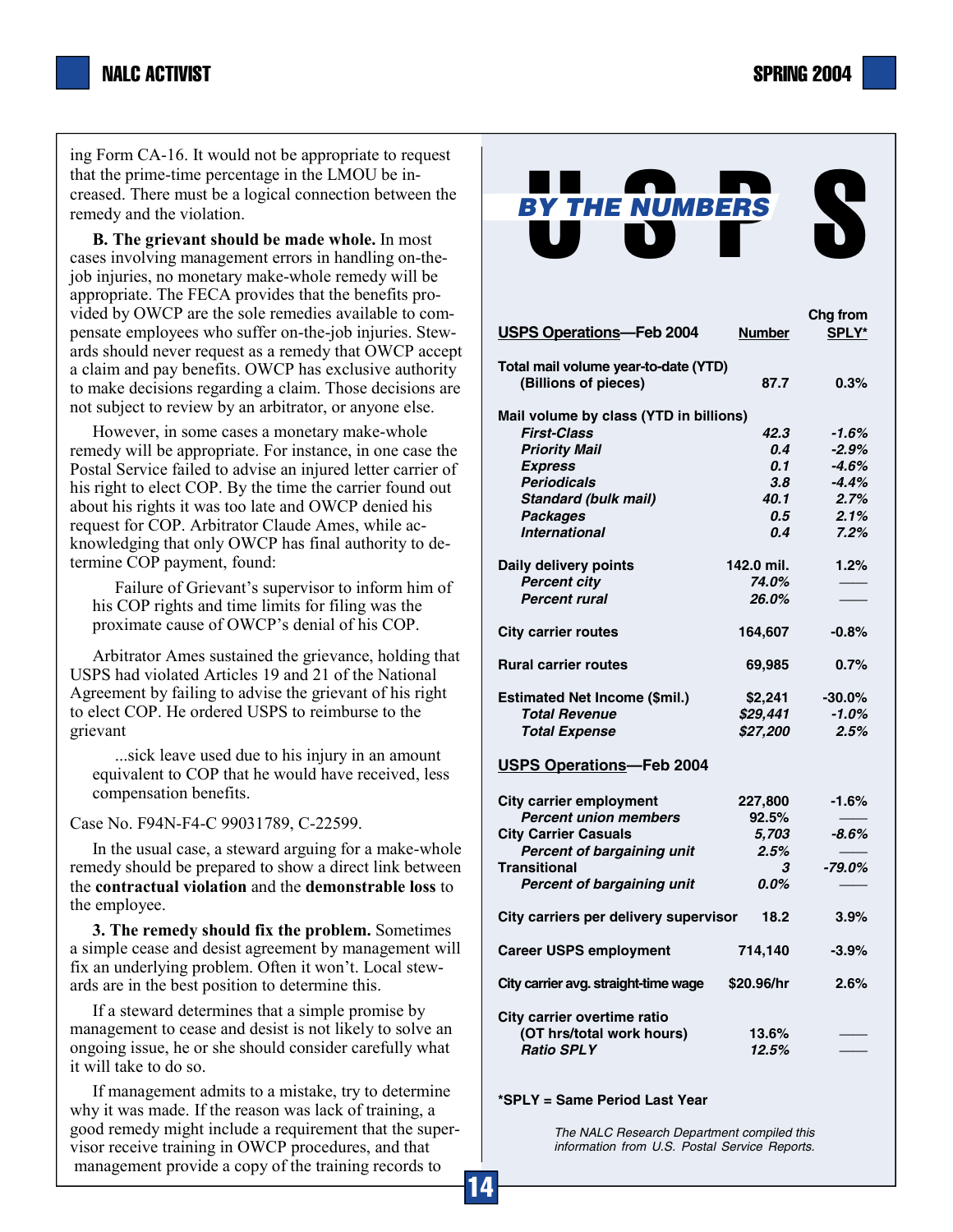# **COMPENSATION**

# Challenging management's OWCP mistakes helps carriers and NALC

benefit because it will learn the true cost of maintaining a safe and healthful workplace. As things stand now, some of that cost is being transferred to the employees and their health benefit plans, instead of being paid by the Postal

The Federal Employees' Compensation Act is intended to protect federal workers, including postal employees, from the adverse financial consequences of on-the-job injuries. But the FECA places the burden of proof on the injured worker. The procedures required to meet that burden are often complex and difficult to navigate.

As a result, some letter carriers suffer on-the-job injuries but fail to obtain the protections of the Act. This can happen for many reasons, including mistakes made in the handling of OWCP claims. Mistakes may be made by the injured worker, by his or her physician, and by Postal Service supervisors and managers.

Branch activists and shop stewards should educate managers and supervisors about their legal and contractual obligations when letter carriers report on-the-job injuries. Then they should hold those managers and supervisors accountable for compliance.

This will benefit all parties— USPS, NALC and individual letter carriers. The Postal Service will

For example, consider what happens if 20% of the letter carriers who have developed carpal tunnel syndrome (as a result of casing and delivering mail) have their OWCP claims denied. In

Service.

such circumstances, the Postal Service will pay only 80% of the true cost of its decisions relating to ergonomic matters.

The Postal Service should pay the full cost so it can make informed decisions about investing to prevent injuries. USPS is a numbers-driven organization. If it determines that it is spending more on letter carrier on-the-job injuries than it would cost to prevent those injuries, then it will act to make the needed ergonomic changes in letter carrier work.

Activists should not allow Postal management, through its

own errors, to transfer the costs of legitimate on-the-job injuries onto letter carriers and their HBPs. They should educate their supervisors and managers concerning their legal and contractual obligations when a letter carrier reports an on-the-job injury. Then they should enforce those obligations.

This enforcement will promote the safety and welfare of every NALC member, by encouraging the Postal Service to correct unsafe working conditions. In addition, assisting letter carriers with their OWCP claims is potentially a great union organizing tool. Newly hired letter carriers as well as long-term holdouts are more likely to join the NALC when they see concrete benefits.

Finally, of course, the individual letter carriers who have experienced on-the-job injuries will benefit. Their legitimate claims will more likely be accepted by OWCP and they will enjoy the financial protection intended by the FECA.

 $\Box$ 

Grieving violations

the union. If the violations continue by other supervisors, consider a remedy that requires training for all office supervisors and 204Bs. If the same supervisor continues the violations, ask that his or her superior issue written instructions stating that his or her specific action on a specific date violated a specific provi- *(Continued from page 14)* 

sion of the ELM, CFR, EL-505, etc, and instructs him or her to cease such violations, with a copy to the union.

Stewards should consider the underlying problems and craft remedy requests to resolve them. Doing so may involve progressive remedies in cases of repeated violations. Such remedies might be unpleasant

for the offending supervisors, but all parties benefit from solutions that fix underlying problems. The benefits include fewer grievances, greater contract compliance, less resources spent not moving the mail, and, in the case of grievances concerning on-the-job injury procedures, more legitimate claims accepted by OWCP with less delay.  $\Box$